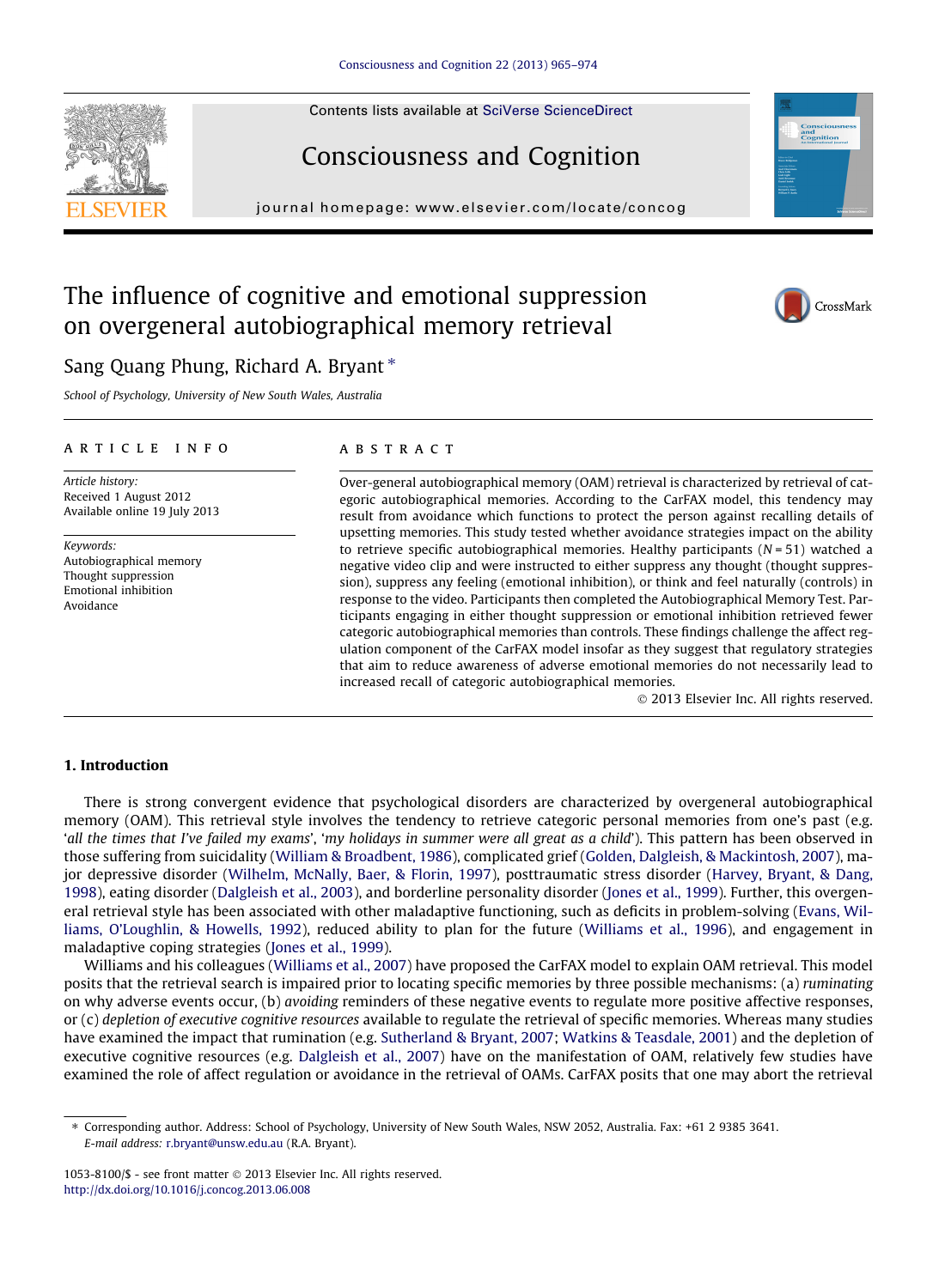search for a personal memory prematurely as a means of regulating unwanted affective states linked to the memories. Some support for the role of avoidance or affect-regulation in OAM comes from correlational findings that individuals who are less specific in their memory recall score higher on a range of avoidance assessments, including behavioral avoidance, experiential avoidance, and thought suppression [\(Hermans, Defranc, Raes, Williams, & Eelen, 2005](#page--1-0)). Other support comes from evidence that less specific autobiographical memories of negative events are associated with less affective response [\(Raes,](#page--1-0) [Hermans, de Decker, Eelen, & Williams, 2003\)](#page--1-0).

## 2. Thought suppression

One common form of cognitive avoidance involves thought suppression, which requires deliberate inhibition of a specific thought. There is convergent evidence that attempted suppression leads to the paradoxical effect of increased occurrence of the suppressed thought, either during the period of attempted suppression or after suppression has terminated ([Wenzlaff &](#page--1-0) [Wegner, 2000](#page--1-0)). Whereas some studies have reported the initial enhancement effect (e.g. [Wegner, Schneider, Carter, & White,](#page--1-0) [1987](#page--1-0)), others have noted the subsequent rebound effect (e.g. [Davies & Clark, 1998; Harvey & Bryant, 1998\)](#page--1-0), others have found neither of the two effects (e.g. [Kelly & Kahn, 1994; Muris et al., 1993\)](#page--1-0), and others have found instead a decrease in the to-be-suppressed stimuli (e.g. [Roemer & Borkovec, 1994](#page--1-0)). One meta-analysis of 28 studies concluded that thought suppression is associated with a small to moderate rebound effect [\(Abramowitz, Tolin, & Street, 2001\)](#page--1-0).

## 2.1. Thought suppression and the ironic process theory

The prevailing model of thought suppression is the ironic process theory, which posits that thought suppression involves two processes ([Wenzlaff & Wegner, 2000](#page--1-0)). The operating process is a conscious, effortful process that searches for mental contents consistent with the desired state. This process searches for other mental materials as substitutes to engage the person's thinking away from the to-be-suppressed thoughts. The other is the monitoring process, which is less effortful and occurs simultaneously to inspect consciousness for traces of the to-be-suppressed stimulus so that the operating process can be re-engaged to maintain suppression. Given that the operating process is effortful, it can be truncated in conditions where the person's cognitive resources are depleted by other competing cognitive tasks. Accordingly, ironic control theory holds that the primary reason attempted suppression is unsuccessful is because under conditions of cognitive load or cessation of suppression, the monitoring process heightens sensitivity to the unwanted thought. Consistent with this proposal, increased cognitive load interferes with suppression [\(Wegner, Erber, & Zanakos, 1993\)](#page--1-0).

#### 2.2. Thought suppression and OAM retrieval

Several studies have examined the effect of attempted thought suppression on the recall of autobiographical memories. [Dalgleish and Yiend \(2006\)](#page--1-0) asked dysphoric adults to recall a specific negative past event which they were then either asked or not asked to suppress. They found that those suppressing the target memory showed a faster recall of memories of other negative past experiences. It should be noted, however, that [Dalgleish and Yiend \(2006\)](#page--1-0) examined the effect of suppression on the accessibility, and not the specificity, of autobiographical memories. Extending on this finding, [Neufeind, Dritschel, As](#page--1-0)[tell, and MacLeod \(2009\)](#page--1-0) focused on a non-clinical sample and examined how suppressing memories related to a distressing video clip affected recall of other autobiographical memories. This study found that greater engagement in thought suppression significantly correlated with (in Study 1), and directly engaging in the suppression of thoughts of a distressing video led to (in Study 2), faster recall of other memories of negative experiences. Both of these studies concluded that the paradoxical effects of thought suppression are not limited to the recall of target memories but also the recall of other autobiographical memories. If suppression is conceptualized as a form of affect regulation, it appears that both the [Dalgleish and Yiend \(2006\)](#page--1-0) and the [Neufeind et al. \(2009\)](#page--1-0) studies do not support the Car FAX prediction regarding the affect regulation component of the model. However, neither of these studies specifically compared the predictions of ironic control and CarFAX model in relation to the impact of thought suppression on specific autobiographical memories retrieval. It is worth noting that the effort associated with avoidance is purportedly different between the CarFAX and Ironic Control theories. Whereas the ironic control theory posits an explicitly active avoidance strategy that is cognitive demanding, CarFAX suggests that is a more passive process that can become habitual over time such that it more effortlessly limits the extent to which the retrieval search is completed. The distinction between these two approaches appears blurred, however, because [Williams, Watts, MacLeod, and](#page--1-0) [Mathews \(1997\)](#page--1-0) also state that although ''it is possible that this functional memory strategy is governed by consciously controlled processes, we do not exclude the possibility that it is a response that is shaped without the involvement of conscious monitoring (p. 134)." That is, it is uncertain the extent to which the avoidance functions within the CarFAX model are passive or active. In either case, the CarFAX and Ironic Control theories appear to propose distinct hypotheses regarding avoidance insofar as CarFAX predict that avoidance should lead to the recall of fewer specific autobiographical memories. In contrast, ironic control theory predicts that avoidance in the form of suppression should paradoxically lead to greater awareness of related autobiographical memories. Although previous studies have only demonstrated faster recall of memories following suppression, rather than more specific recall [\(Dalgleish & Yiend, 2006; Neufeind et al., 2009\)](#page--1-0), we propose that the act of